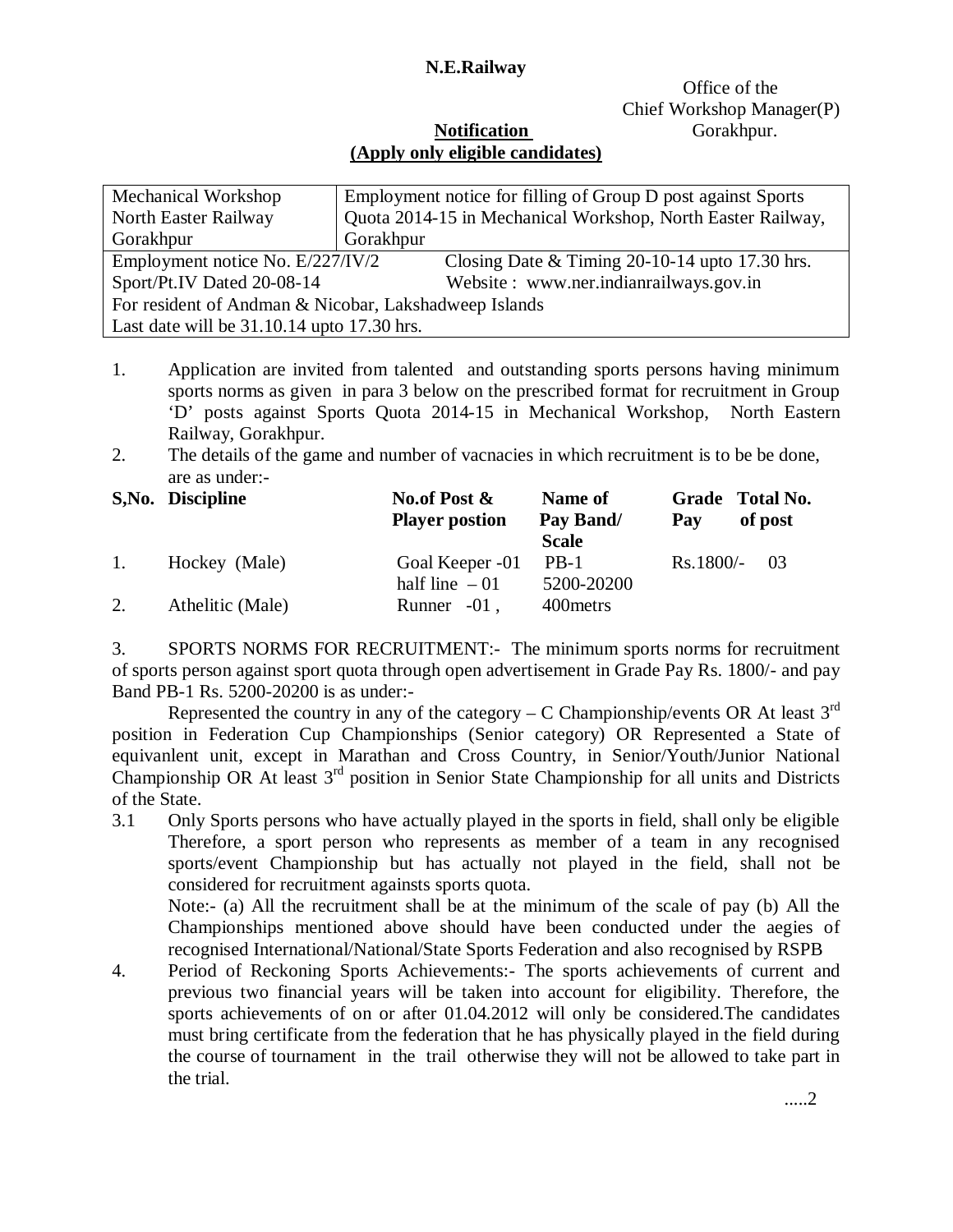- 5. Minimum Educational Qualification (a) Candidates must have passed Matriculation/ITI or its equivalant.
- 6. Age Age must be in between 18 years to 25 years as on 01.01.2015. No age relaxation is permissible.
- 7. Examination Fee (a) The Candidates have to send a Demand Draft/Crossed Indian Postal order for Rs, 100/- drawn in favour of Sports Secretary, Machanical Workshop, North Easter Railway, Gorakhpur payable at Gorakhpur alongwith the prescribed application (b) All SC/ST/Sikh/Mushlim/Buddisht/Zorastrian (Parsi) candidates are exempted from payment of examination fee (c) Economically backward class candidates whose family income is less than the prescribed income limit are also exempted from examination fees. (Income certificate must be enclosed)
- 8. How to apply:- Application as per the formate enclosed at annexure 'A' shall be submitted on  $A - 4$  size good quality paper. The application formate should be in English or Hindi language only and should be filled in English or Hindi only. The application submitted in other than English or Hindi language will be summarily rejected. The application should be filled in by the candidate in his/her own handwriting and signed. The candidate has to affix one recent passport size phtograph duly self attested on the application in the space provided for the purpose. Candidate is also advised to attach two extra passport size self attested phtographs alongwith the application.
- 9. Whom to apply :- Application completed in all respects should be sent in an envolope addressed to Senior Personnel Officer (Workshop), in Mechanical Workshop, North Eastern Railway, Gorakhpur – 273012 So as to reach on or before last date. Application may also be dropped in the box kept in the office of the Wokshop Manager (P), Mechanical Workshop, North Eastern Railway, Gorakhpur on any working day (Monday to Friday between 10.00 hrs. to 17.30 hrs. and Saturday between 08.00 hrs. to 13.00 hrs.) on or before last date. The application must reach on or before 20.10.14. For candidates belonging to Andman Nicobar & Laxyadwip Island closing date would be 31.10.14, upto 17.30. Such candidates should enclose Domicile certificate of Andman Nicobar & Lakshadweep from the appropriate authority of the Andman Nicobar & Lakshadweep Administration or a certificate from a school or College last attended in Andman Nicobar & Lakshadweep certifying that the candidate has passed his/her examination from the school/college situated in Andman Nicobar & Lakshadweep. The envelope containing application should be superscribed in bold letters "Application for Group D Post against Sports quota 2014-15 (Open Advertisement Scheme)."
- 10. Recruitment process :- The recruitment will be based on trial, assessment of sports achievements and general intelligence/personality etc. The candidates who are found fit in trials only will be considered for next stage. An application/candidature may be rejected at any stage if the information/certificates found false/fake and Railways takes no responsibility to communicate the reasons whatsoever.
- 11. General conditions:- (a) Before applying to the post, the candidate should ensure that he fulfils the eligiblity norms as given in paras 3, 4, 5  $\&$  6 above (b) The name and initial of the candidates and father's name appearing in school/college certificates and in sports certificates should be the same. There should be no difference. (c) The specific position played in the particular game/events should be mentioned in the application without fail. (d) The candidates already employed in Central/State/PSUS including Railways should submit their application through proper channel duly submitting "No objection certificate" from thier employer. (e) The decision of the Railway administration in all matters relating to eligibility, acceptance or rejection of the application, penalty for false information and mode of selection shall be final and binding on the candidates (f)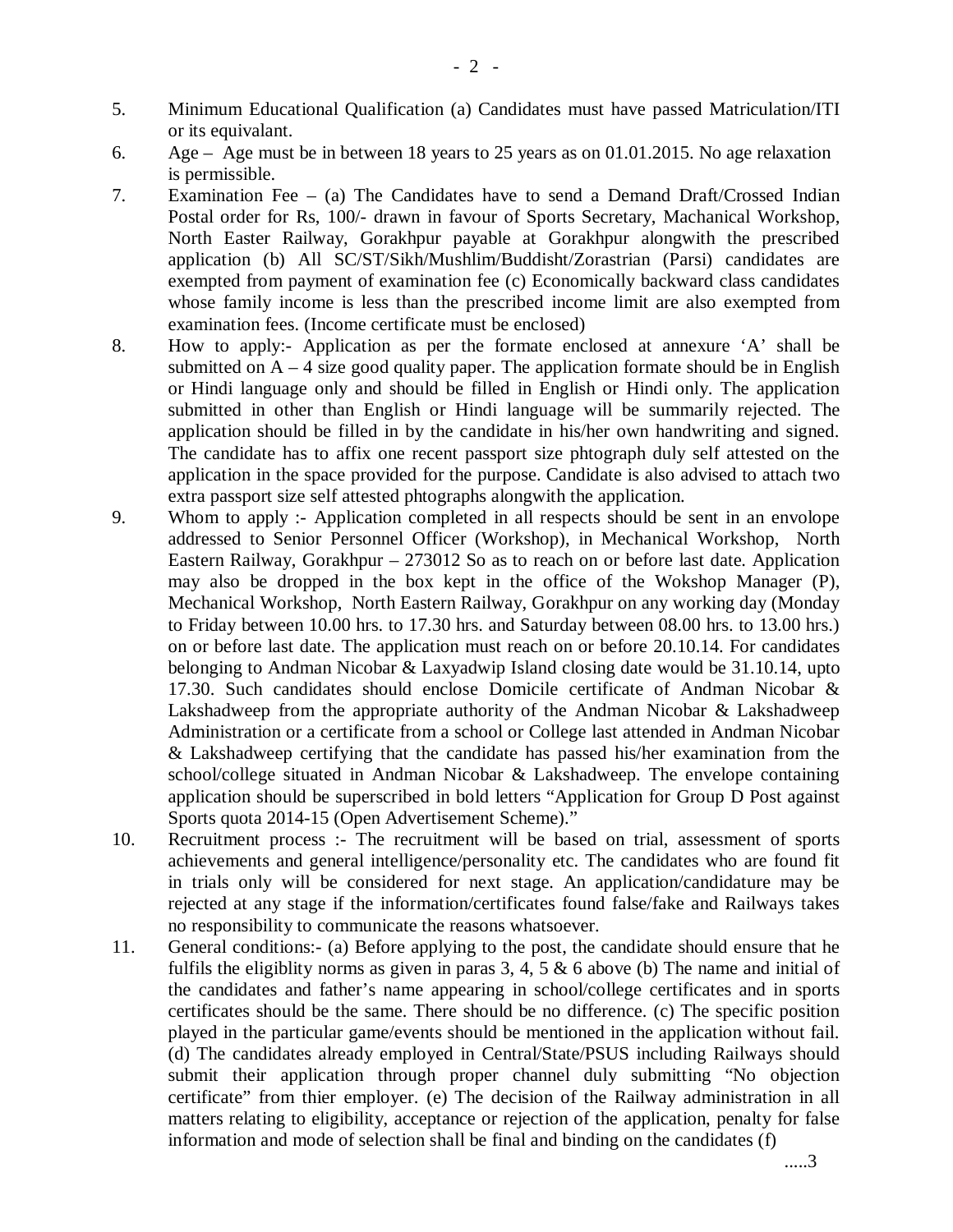Candidates recommended for appointment will have to pass the requisite medical fitness standards prescribed for the selected post. (g) Canvassing in any form shall disqualify the candidate (h) The candidates should be in readiness to appear for the trial at short notice after the last date for receipt of application is over.

- 12. Invalid applications :- Applicatins with the following lacunae and irregularities will be summarily rejected (i) Applications which are incomplete, unsigned and applications which are not in prescribed format (ii) Applications which are not in English/ Hindi language (iii) Applications without self attested copies of certificates in proof of age, Educational qualification, Community, Sports achievement/certificate etc. (iv) Enclosed attested translated copies of certificates which are not in English/Hindi laguage (v) Application without examination fee in the form of Indian Postal order/Demand Draft (except the candidates who are exempted from examination fees). (vi) Application without self attested photographs affixed. (vii) Application received after closing date Railway administration is not responsible for any postal delay.
- 13. Railway administration will not be liable/responsible for any loss/injury/damage, whether direct or consequential, suffered/incurred by any candidates during the trails and selection.
- 14. The Employment notice is also available at our website **www.ner.indianrailways.gov.in**.

 Senior Personnel Officer Mechanical Workshop North Eastern Railway, Gorakhpur.

#### E/227/IV/2/Sports/Pt.IV Dated 20-08-2014

Copy to the following for information & necessary action:-

- 1. Chief Public Relation Officer, N.E.Railway, GKP. Kindly arrange to publish in the news papers.
- 2. G.M. (P), N.E.Railway, Gorkahpur.
- 3. G.M. (Mech.), N.E.Railway, Gorkahpur.
- 4. Assist. Sports Officer, N.E.Railway, GKP.<br>5. Notice Board.
- Notice Board.

 Chief Workshop Manager(P) Gorakhpur